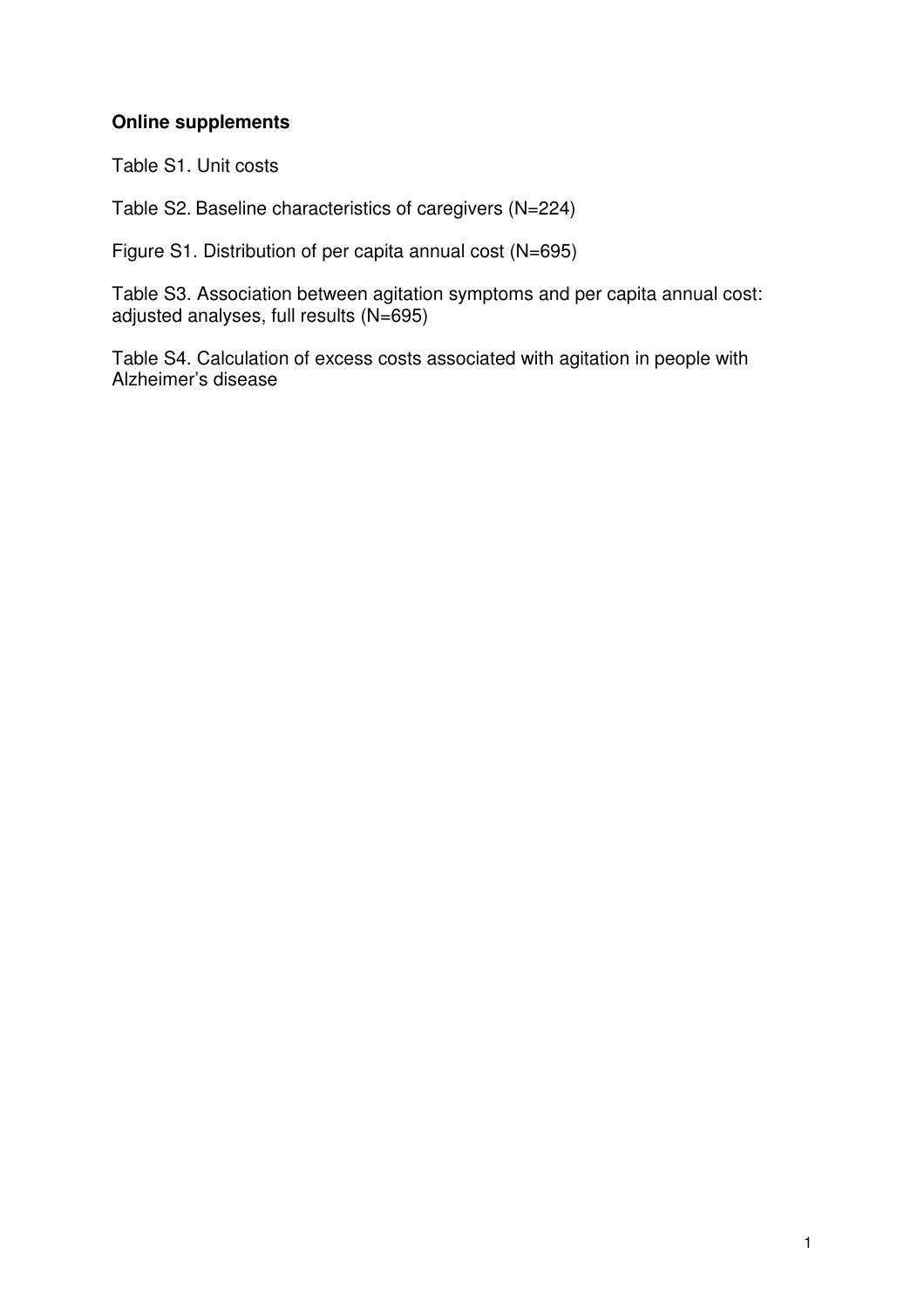| <b>Cost component</b>         | Unit cost <sup>a</sup> | <b>Unit</b>              | Reference |
|-------------------------------|------------------------|--------------------------|-----------|
| General Practitioner (GP)     | 36                     | Per surgery consultation | 17        |
| Practice nurse/District nurse | 60                     | Per hour                 | 17        |
| Dietician                     | 35                     | Per hour                 | 17        |
| Community psychiatric nurse   | 50                     | Per hour                 | 17        |
| Occupational therapist        | 82                     | Per hour                 | 17        |
| Home help                     | 27                     | Per hour                 | 17        |
| Meals on wheels               | 6.                     | Per meal                 | 17        |
| Physiotherapist               | 34                     | Per hour                 | 17        |
| Chiropodist                   | 31                     | Per hour                 | 17        |
| Optician                      | 57                     | Per contact              | 18        |
| Dentist                       | 92                     | Per contact              | 18        |
| Audiologist                   | 67                     | Per contact              | 18        |
| Psychiatrist                  | 418                    | Per contact              | 17        |
| Psychologist                  | 135                    | Per hour                 | 17        |
| Day centre                    | 34                     | Per visit                | 17        |
| Hospital outpatient visit     | 100                    | Per visit                | 17        |
| Hospital inpatient stay       | 321                    | Per day                  | 17        |
| Residential respite care      | 105                    | Per overnight stay       | 17        |
| Day respite care              | 96                     | Per day                  | 17        |
| Residential care home         | 519                    | Per week                 | 17        |
| Nursing care home             | 741                    | Per week                 | 17        |
| Sheltered housing             | 155                    | Per week                 | 17        |
| Hospital awaiting placement   | 321                    | Per day                  | 17        |

## **Table S1. Unit costs**

 $a$ <sub>2011</sub> UK£.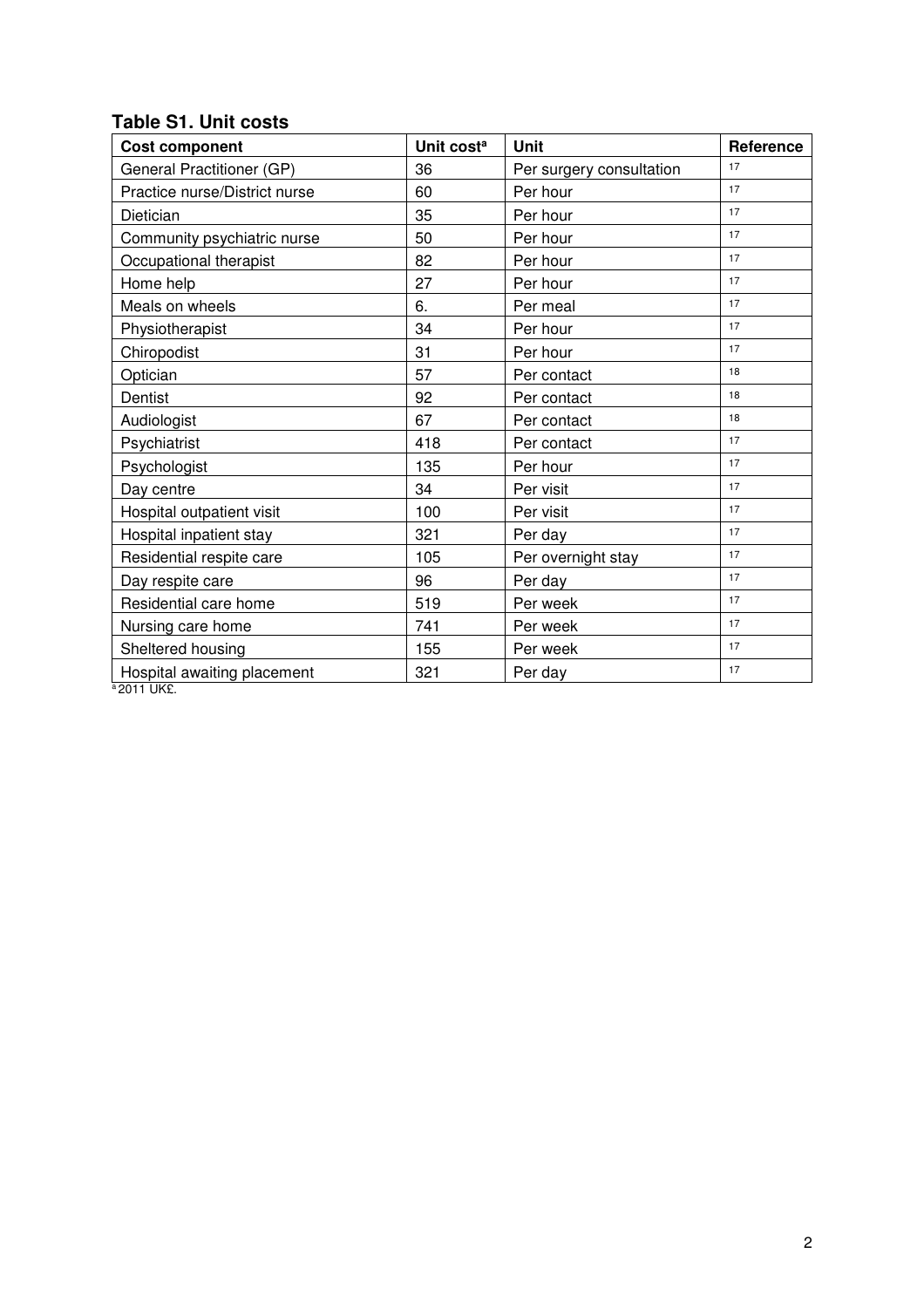| Characteristic                     | <u>.</u><br>Baseline value (N=224) |
|------------------------------------|------------------------------------|
| Age (years)                        |                                    |
| Mean (SD)                          | 63 (14)                            |
| Gender (%)                         |                                    |
| Male                               | 31                                 |
| Female                             | 69                                 |
| Marital status (%)                 |                                    |
| Single/unmarried                   | 9                                  |
| Married                            | 69                                 |
| Co-habiting                        | $\overline{c}$                     |
| Widowed                            | $\overline{5}$                     |
| Separated/divorced                 | $\overline{7}$                     |
| Not known                          | 8                                  |
| Number of children at home (%)     |                                    |
| 0                                  | 75                                 |
| $\overline{1}$                     | 8                                  |
| $\overline{2}$                     | $\overline{7}$                     |
| 3                                  | $\overline{2}$                     |
| $\overline{4}$                     | $\overline{1}$                     |
| Not known                          | $\overline{7}$                     |
| Living with person with AD (%)     |                                    |
| Yes                                | 56                                 |
| $\overline{N}$                     | 43                                 |
| Not known                          | 1                                  |
| Relationship to person with AD (%) |                                    |
| Husband/partner                    | 17                                 |
| Wife/partner                       | 20                                 |
| Child                              | 35                                 |
| Friend                             | $\overline{\mathbf{4}}$            |
| Other relative                     | $\overline{9}$                     |
| Paid carer                         | 14                                 |

**Table S2. Baseline characteristics of caregivers (N=224)** 

Abbreviation: AD, Alzheimer's disease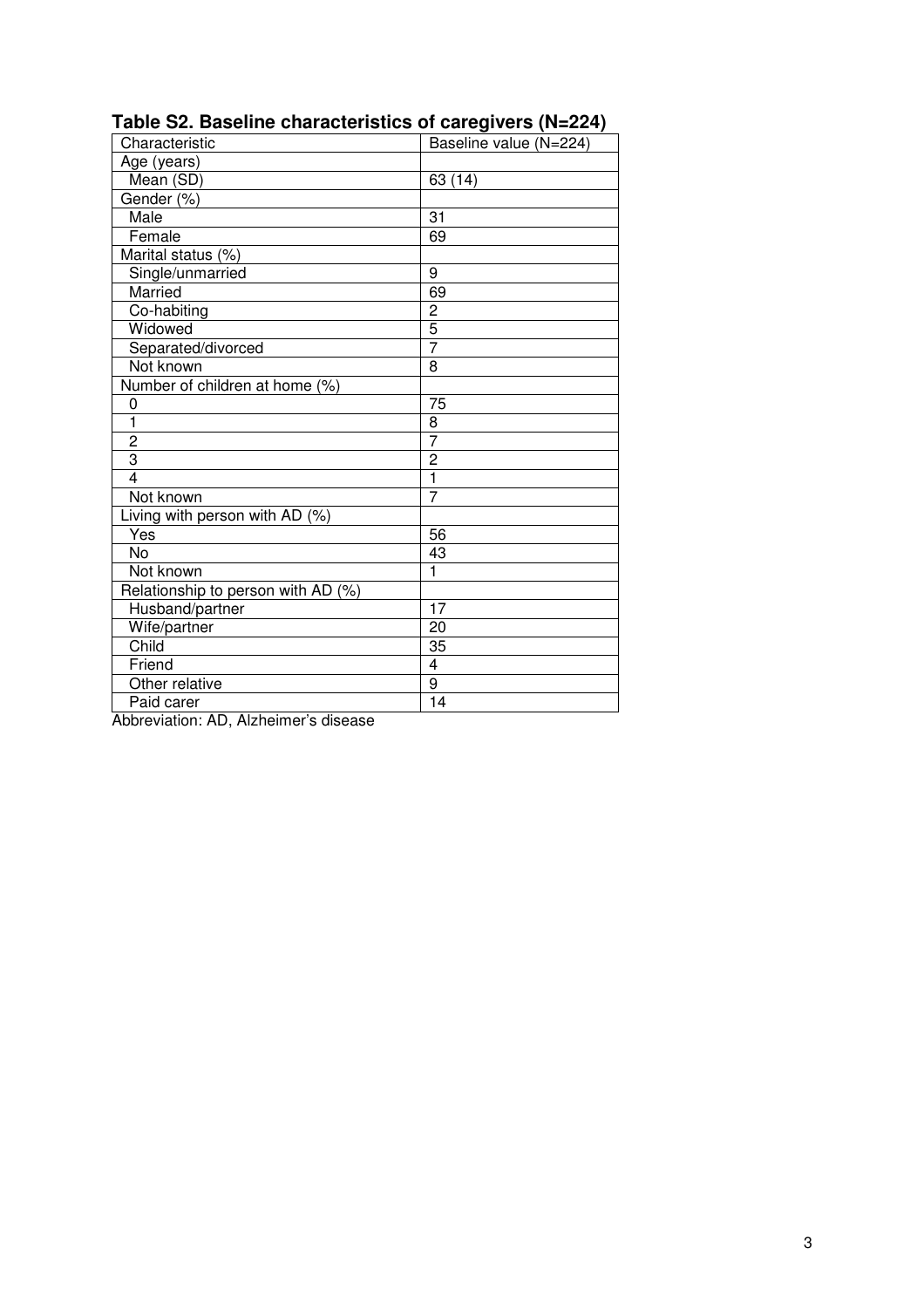

**Figure S1. Distribution of per capita annual cost (N=695)** 

Tests for normality: Shapiro–Wilk normality test: P <0.01. Shapiro–Francia normality test: P <0.01.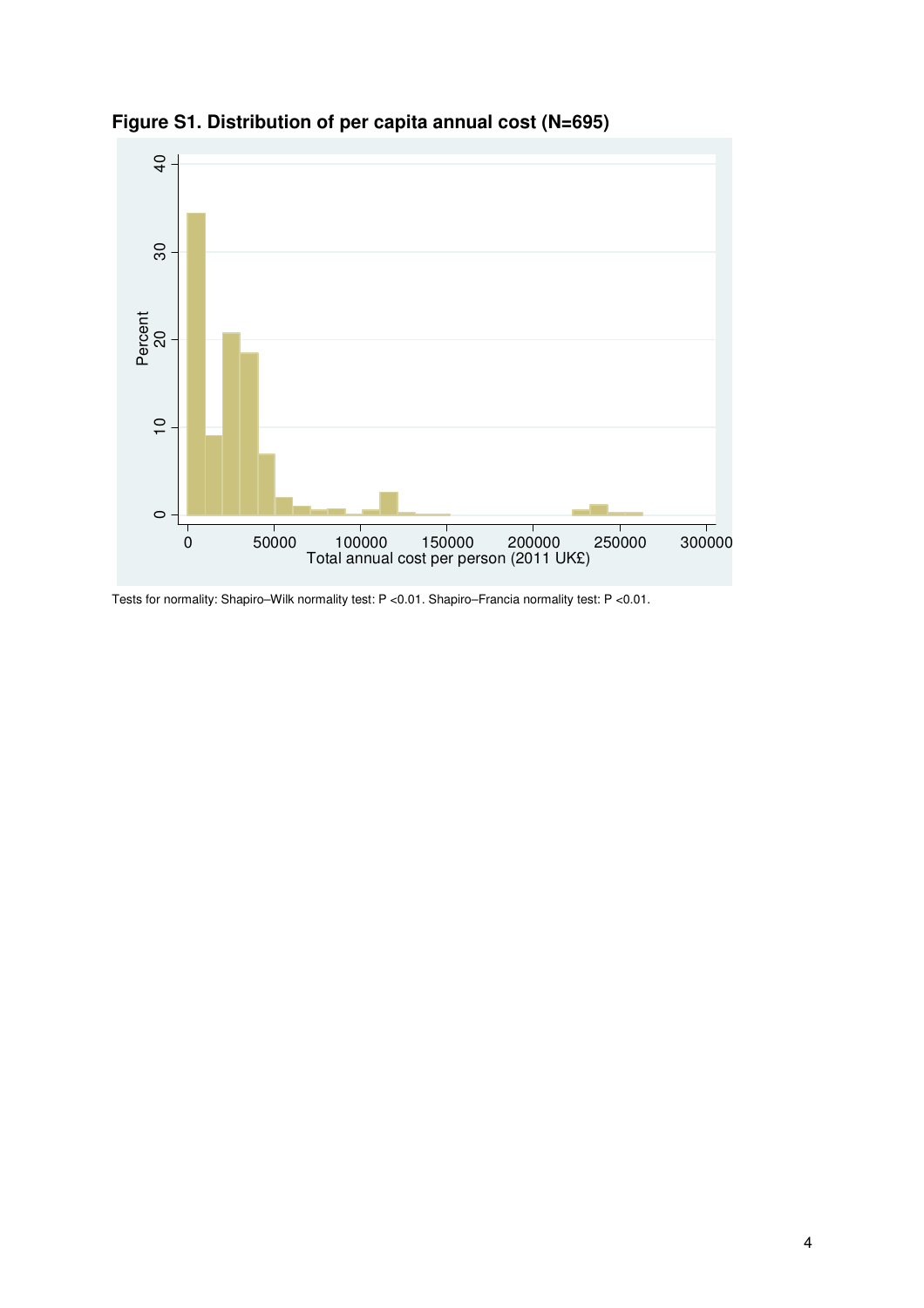| COST. aujusteu anaryses, fun results (11–033) |         | Adjusted mean (95% CI) |          |         |  |
|-----------------------------------------------|---------|------------------------|----------|---------|--|
| NPI agitation scores                          |         |                        |          |         |  |
| 0                                             | 28 983  | 24 3 64                | to       | 33 603  |  |
| $\mathbf{1}$                                  | 43 910  | 30 618                 | to       | 57203   |  |
| $\overline{2}$                                | 31 196  | 22 903                 | to       | 39 4 90 |  |
| 3                                             | 35 120  | 25 5 9 2               | to       | 44 648  |  |
| $\overline{\mathbf{4}}$                       | 35 458  | 26 843                 | to       | 44 0 74 |  |
| $\,6$                                         | 25 138  | 17918                  | to       | 32 358  |  |
| 8                                             | 36 568  | 25 590                 | to       | 47 545  |  |
| 9                                             | 38 568  | 11867                  | to       | 65 269  |  |
| 12                                            | 57 023  | 31 861                 | to       | 82 186  |  |
| P value                                       | 0.01    |                        |          |         |  |
| Gender*age category (years)                   |         |                        |          |         |  |
| Male*60-69                                    | 106 172 | 22 5 27                | to       | 189816  |  |
| Male*70-79                                    | 20 838  | 14 5 60                |          | 27 116  |  |
| Male*80-89                                    | 27 740  | 18 508                 | to<br>to | 36 971  |  |
|                                               | 37 134  |                        |          |         |  |
| Male*90-99                                    |         | 9778                   | to       | 64 490  |  |
| Female*50-59                                  | 58 633  | $-23297$               | to       | 140 563 |  |
| Female*60-69                                  | 20 663  | 8848                   | to       | 32 477  |  |
| Female*70-79                                  | 30 443  | 22 400                 | to       | 38 487  |  |
| Female*80-89                                  | 43 813  | 34 943                 | to       | 52 683  |  |
| Female*90-99                                  | 36 165  | 23 067                 | to       | 49 264  |  |
| P value                                       | < 0.001 |                        |          |         |  |
| Marital status                                |         |                        |          |         |  |
| Single                                        | 61 977  | 32 527                 | to       | 91 427  |  |
| Married                                       | 22 821  | 18 359                 | to       | 27 283  |  |
| Separated                                     | 33 384  | 6357                   | to       | 60 411  |  |
| Divorced                                      | 28 087  | 13 377                 | to       | 42797   |  |
| Widower                                       | 36 598  | 30 183                 | to       | 43 013  |  |
| Other                                         | 72 443  | 14 808                 | to       | 130 077 |  |
| $P$ value                                     | 0.002   |                        |          |         |  |
| Ethnic group                                  |         |                        |          |         |  |
| <b>White British</b>                          | 31 901  | 27 905                 | to       | 35 896  |  |
| White Irish                                   | 28 072  | 16 285                 | to       | 39 859  |  |
| White other                                   | 37326   | 23 133                 | to       | 51 518  |  |
| Greek                                         | 2763    | $-960$                 | to       | 6486    |  |
| <b>Black Caribbean</b>                        | 59 761  | 25 301                 | to       | 94 220  |  |
| <b>Black other</b>                            | 35 488  | $-912$                 | to       | 71888   |  |
| Indian                                        | 4226    | 166                    | to       | 8286    |  |
| Pakistani                                     | 63 600  | 23 645                 | to       | 103 556 |  |
| Other                                         | 39 098  | 14 4 20                | to       | 63776   |  |
| P value                                       | < 0.001 |                        |          |         |  |
| Highest level of education                    |         |                        |          |         |  |
| Primary                                       | 32 855  | 3512                   | to       | 62 198  |  |
| Secondary                                     | 33 992  | 29 155                 | to       | 38 8 29 |  |
| Tertiary                                      | 36 291  | 16 018                 | to       | 56 565  |  |
| Other                                         | 3136    | 1207                   | to       | 5065    |  |
| Not known                                     | 22 863  | 17604                  | to       | 28 1 22 |  |
| P value                                       | < 0.001 |                        |          |         |  |
| Previous employment                           |         |                        |          |         |  |
| Manager/Administrator                         | 39 1 21 | 20 144                 | to       | 58 098  |  |
| Professional                                  | 21 740  | 12 042                 | to       | 31 438  |  |
| Associate professional                        | 28 380  | 9253                   | to       | 47 507  |  |
| Clerical worker/Secretary                     | 33 826  | 25 944                 | to       | 41 708  |  |
| Skilled labourer                              | 31 487  | 23 055                 | to       | 39918   |  |

**Table S3. Association between agitation symptoms and per capita annual cost<sup>a</sup> : adjusted analyses, full results (N=695)**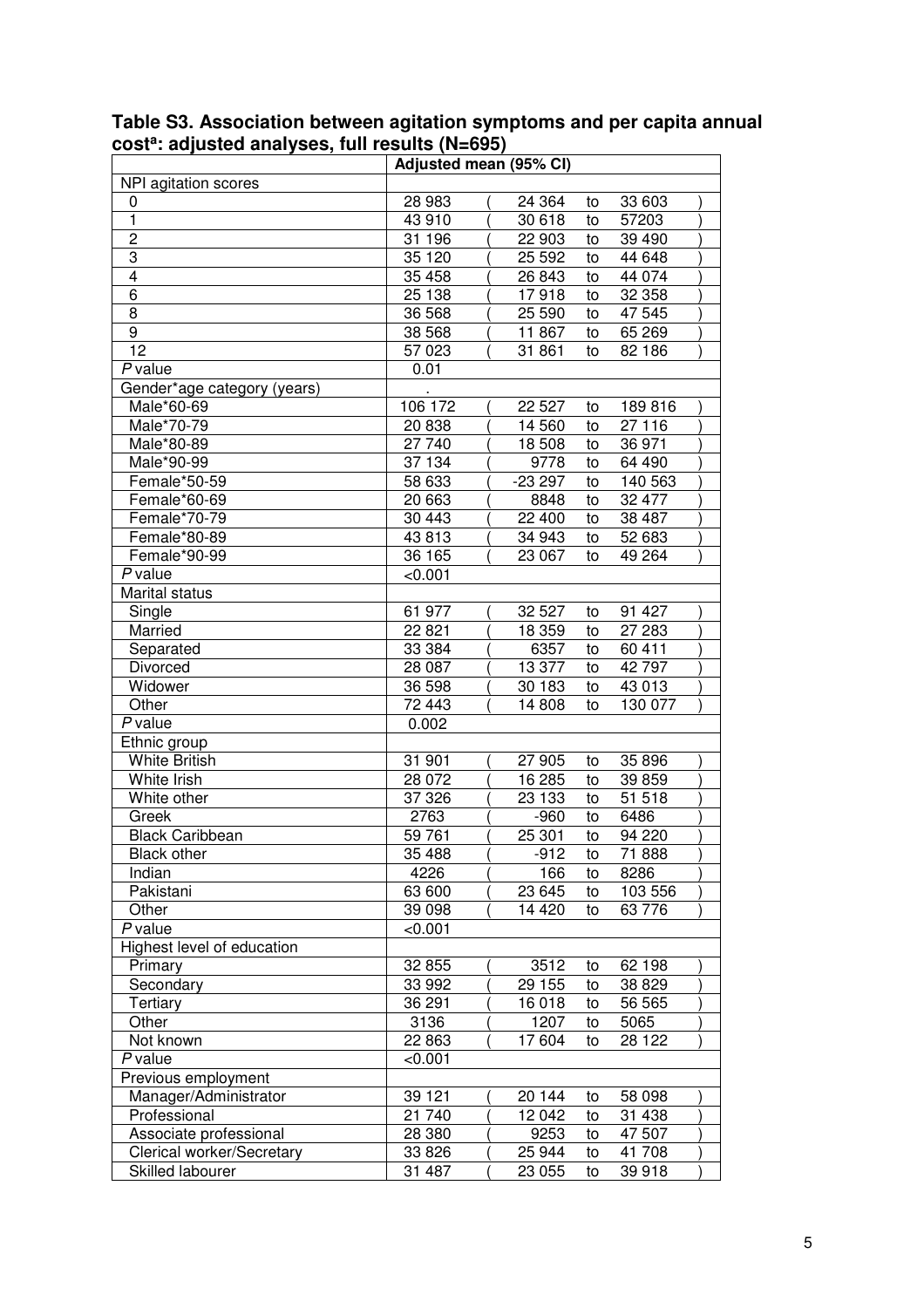| Services/Sales                    | 38 584  | 28 147   | to | 49 0 20 |  |
|-----------------------------------|---------|----------|----|---------|--|
| Factory worker                    | 27 280  | 17 251   | to | 37 310  |  |
| Other                             | 35 395  | 21644    | to | 49 146  |  |
| Don't know                        | 40 168  | 7614     | to | 72723   |  |
| P value                           | 0.37    |          |    |         |  |
| Rurality                          |         |          |    |         |  |
| Urban                             | 33 298  | 29 4 53  | to | 37143   |  |
| Rural                             | 22 908  | 13 0 76  | to | 32739   |  |
| P value                           | 0.10    |          |    |         |  |
| <b>Diabetes</b>                   |         |          |    |         |  |
| No                                | 32 531  | 28 909   | to | 36 152  |  |
| Yes: IDDM                         | 31 176  | 10 046   | to | 52 307  |  |
| Yes: NIDDM - medically controlled | 30 498  | 17 161   | to | 43 8 35 |  |
| Yes: NIDDM - diet controlled      | 62 095  | 19912    | to | 104 278 |  |
| P value                           | 0.26    |          |    |         |  |
| <b>Stroke</b>                     |         |          |    |         |  |
| No                                | 32 006  | 28 26 6  | to | 35 747  |  |
| Yes                               | 38 756  | 25 394   | to | 52 118  |  |
| P value                           | 0.30    |          |    |         |  |
| Hypertension                      |         |          |    |         |  |
| No                                | 33 479  | 28 254   | to | 38 704  |  |
| Yes                               | 30 746  | 24 510   | to | 36 982  |  |
| P value                           | 0.55    |          |    |         |  |
| Heart disease                     |         |          |    |         |  |
| No                                | 32 346  | 28 7 39  | to | 35 953  |  |
| Yes                               | 36 216  | 19 148   | to | 53 285  |  |
| P value                           | 0.64    |          |    |         |  |
| <b>Total NPI score</b>            |         |          |    |         |  |
| $\mathbf 0$                       | 23 593  | 13823    | to | 33 363  |  |
| $\overline{1}$                    | 15 907  | 8882     | to | 22 932  |  |
| $\overline{2}$                    | 22 190  | 11 085   | to | 33 294  |  |
| 3                                 | 24 164  | 12 457   | to | 35 871  |  |
| $\overline{4}$                    | 46 735  | 28 502   | to | 64 969  |  |
| $\overline{5}$                    | 30 567  | 14 160   | to | 46 974  |  |
| $\overline{6}$                    | 22 6 28 | 10 565   | to | 34 690  |  |
| $\overline{7}$                    | 40 133  | 16 714   | to | 63 552  |  |
| $\overline{8}$                    | 35 762  | 24 854   | to | 46 671  |  |
| $\overline{9}$                    | 27 7 22 | 18 5 87  | to | 36 857  |  |
| 10                                | 50 437  | 27 556   | to | 73 318  |  |
| 11                                | 43 285  | 20729    | to | 65841   |  |
| 12                                | 35 797  | 25 150   | to | 46 444  |  |
| 13                                | 39 215  | 20 201   | to | 58 229  |  |
| 14                                | 37 723  | 21 893   | to | 53 554  |  |
| 15                                | 23 841  | 17017    | to | 30 665  |  |
| 16                                | 34 838  | 22 4 21  | to | 47 255  |  |
| 17                                | 21 277  | 9213     | to | 33 341  |  |
| 18                                | 31 299  | 17852    | to | 44 745  |  |
| 19                                | 23 970  | 16782    | to | 31 157  |  |
| 20                                | 55 337  | 20 991   | to | 89 682  |  |
| 21                                | 28 149  | 17 217   | to | 39 081  |  |
| 22                                | 40 379  | 22 7 9 5 | to | 57 964  |  |
| 23                                | 56 096  | 30 241   | to | 81 951  |  |
| 24                                | 13821   | 7610     | to | 20 032  |  |
| 25                                | 18 4 46 | 10 328   | to | 26 5 63 |  |
| 26                                | 18 959  | 2224     | to | 35 693  |  |
| 27                                | 40 681  | 5711     | to | 75 651  |  |
| 28                                | 29 549  | 13 015   | to | 46 083  |  |
| 29                                | 43 221  | 20 283   | to | 66 159  |  |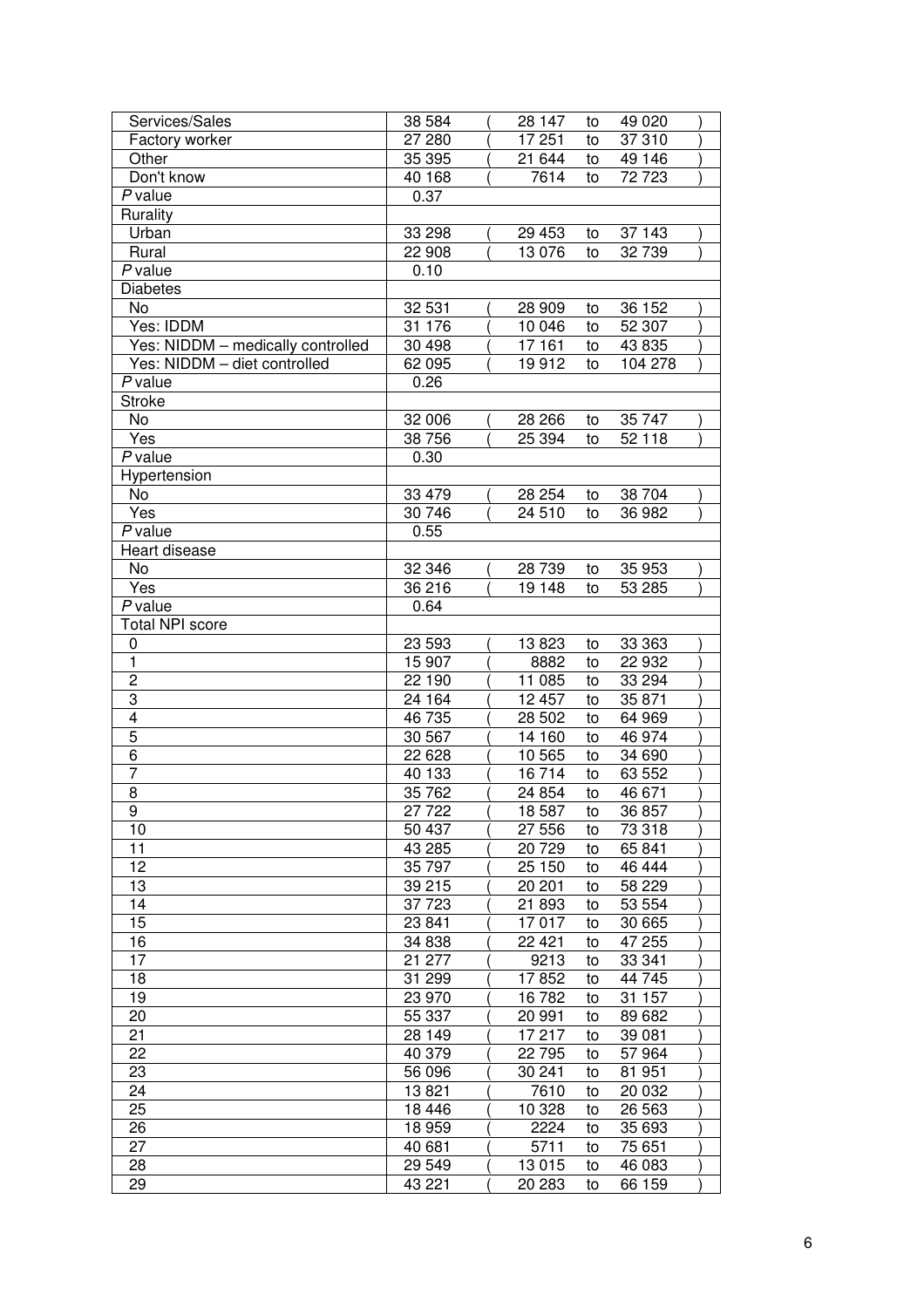| 30                | 20 897  | 9537     | to | 32 256  |  |
|-------------------|---------|----------|----|---------|--|
| 31                | 46 870  | $-868$   | to | 94 608  |  |
| 32                | 24 717  | 15 551   | to | 33 8 84 |  |
| 33                | 23 25 2 | 4477     | to | 42 0 27 |  |
| 34                | 32 839  | 862      | to | 64 816  |  |
| 35                | 18 0 22 | 2413     | to | 33 632  |  |
| 36                | 45 720  | $-12125$ | to | 103 564 |  |
| 37                | 14 944  | 5308     | to | 24 579  |  |
| 38                | 36810   | 23 0 78  | to | 50 542  |  |
| 39                | 20 5 24 | 6476     | to | 34 572  |  |
| 40                | 22 872  | 14 4 96  | to | 31 248  |  |
| 41                | 12 4 18 | 1653     | to | 23 183  |  |
| 42                | 42 246  | 7638     | to | 76 854  |  |
| 43                | 38 972  | 4391     | to | 73 552  |  |
| 44                | 91 489  | 50 078   | to | 132 900 |  |
| 45                | 35 315  | 11 478   | to | 59 153  |  |
| 46                | 86 883  | 7744     | to | 166 022 |  |
| 47                | 32 1 28 | $-5314$  |    | 69 569  |  |
|                   | 27034   |          | to |         |  |
| 48                |         | 10312    | to | 43 757  |  |
| 49                | 25 890  | 7565     | to | 44 215  |  |
| 50                | 36 616  | 40       | to | 73 192  |  |
| $\overline{51}$   | 15 263  | 6986     | to | 23 540  |  |
| 52                | 24 059  | 1751     | to | 46 368  |  |
| 53                | 21 0 26 | 5762     | to | 36 291  |  |
| 54                | 14 641  | 5653     | to | 23 6 29 |  |
| 57                | 169 936 | $-24228$ | to | 364 099 |  |
| 59                | 54 625  | 28 475   | to | 80 775  |  |
| 60                | 29 6 25 | 16 477   | to | 42 773  |  |
| 61                | 30 4 44 | -27 798  | to | 88 685  |  |
| 64                | 1673    | 672      | to | 2674    |  |
| 65                | 1725    | 531      | to | 2918    |  |
| 66                | 24 912  | 9101     | to | 40 722  |  |
| 67                | 52 075  | 13 5 25  | to | 90 626  |  |
| 69                | 47 684  | $-5887$  | to | 101 256 |  |
| 79                | 7651    | 1391     | to | 13910   |  |
| 82                | 7435    | 1774     | to | 13 096  |  |
| $P$ value         | < 0.001 |          |    |         |  |
| <b>MMSE</b> score |         |          |    |         |  |
| 0                 | 70 323  | 54 271   | to | 86 375  |  |
| 1                 | 39 663  | 26 441   | to | 52 885  |  |
| $\mathbf 2$       | 36 960  | 20 551   | to | 53 370  |  |
| 3                 | 45 878  | 25 791   | to | 65 964  |  |
| $\overline{4}$    |         |          |    |         |  |
|                   | 30 985  | 14 793   | to | 47 177  |  |
| 5                 | 53 935  | 25859    | to | 82 010  |  |
| $\overline{6}$    | 39 690  | 16784    | to | 62 596  |  |
| 7                 | 22 396  | 15 634   | to | 29 158  |  |
| 8                 | 64 027  | 35 175   | to | 92 878  |  |
| 9                 | 35 884  | 16 215   | to | 55 553  |  |
| 10                | 15 640  | 5322     | to | 25 958  |  |
| 11                | 23 619  | 13 1 14  | to | 34 1 24 |  |
| 12                | 30 401  | 18 0 28  | to | 42775   |  |
| 13                | 20 569  | 12 682   | to | 28 456  |  |
| 14                | 14 157  | 6889     | to | 21 4 24 |  |
| 15                | 27 900  | 16776    | to | 39 0 24 |  |
| 16                | 24 417  | 14756    | to | 34 0 78 |  |
| 17                | 20 616  | 13845    | to | 27 387  |  |
| 18                | 31 333  | 19682    | to | 42 984  |  |
| 19                | 11 466  | 5544     | to | 17 388  |  |
|                   |         |          |    |         |  |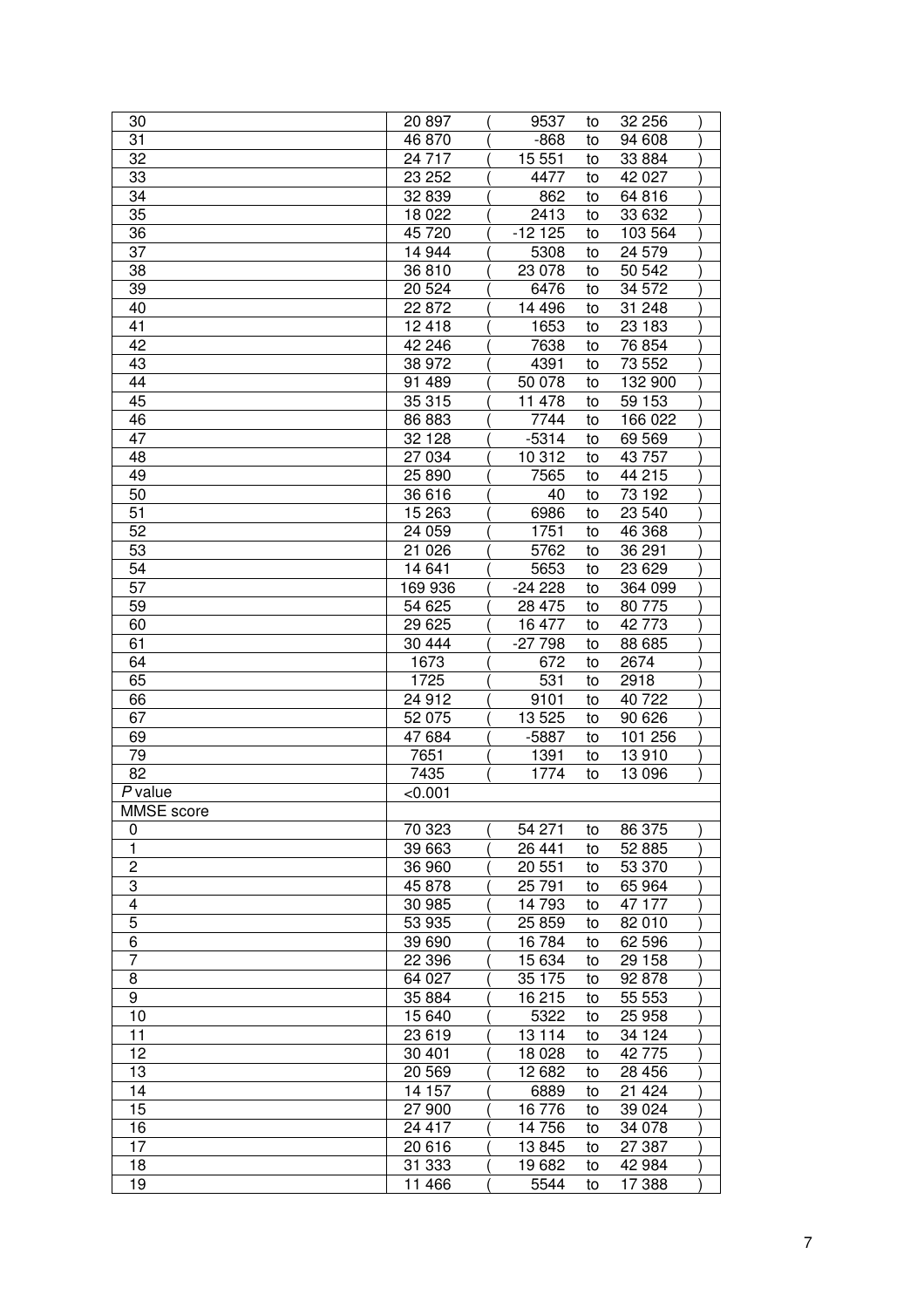| 20              | 18 803  | 10 219 | to | 27 388  |  |
|-----------------|---------|--------|----|---------|--|
| 21              | 15 315  | 9553   | to | 21 0 78 |  |
| 22              | 15 672  | 9053   | to | 22 291  |  |
| 23              | 6427    | 3235   | to | 9618    |  |
| 24              | 9784    | 5026   | to | 14 542  |  |
| 25              | 7937    | 3633   | to | 12 242  |  |
| 26              | 6250    | 3165   | to | 9334    |  |
| 27              | 2901    | 1308   | to | 4493    |  |
| 28              | 9377    | 4141   | to | 14 612  |  |
| 29              | 11 295  | 3436   | to | 19 155  |  |
| 30              | 2931    | 1413   | to | 4449    |  |
| P value         | < 0.001 |        |    |         |  |
| Follow-up       |         |        |    |         |  |
| <b>Baseline</b> | 35 161  | 28 575 | to | 41 748  |  |
| 18 months       | 34 223  | 28 028 | to | 40 418  |  |
| 30 months       | 31 898  | 26 252 | to | 37 544  |  |
| 42 months       | 31 045  | 25 696 | to | 36 395  |  |
| 54 months       | 29 432  | 23 358 | to | 35 507  |  |
| P value         | 0.78    |        |    |         |  |

Abbreviations: NPI, Neuropsychiatric Inventory; IDDM, insulin dependent diabetes mellitus; NIDDM, non-insulin dependent diabetes mellitus; MMSE, mini–mental state examination; CI, confidence interval. <sup>a</sup> 2011 UK£.